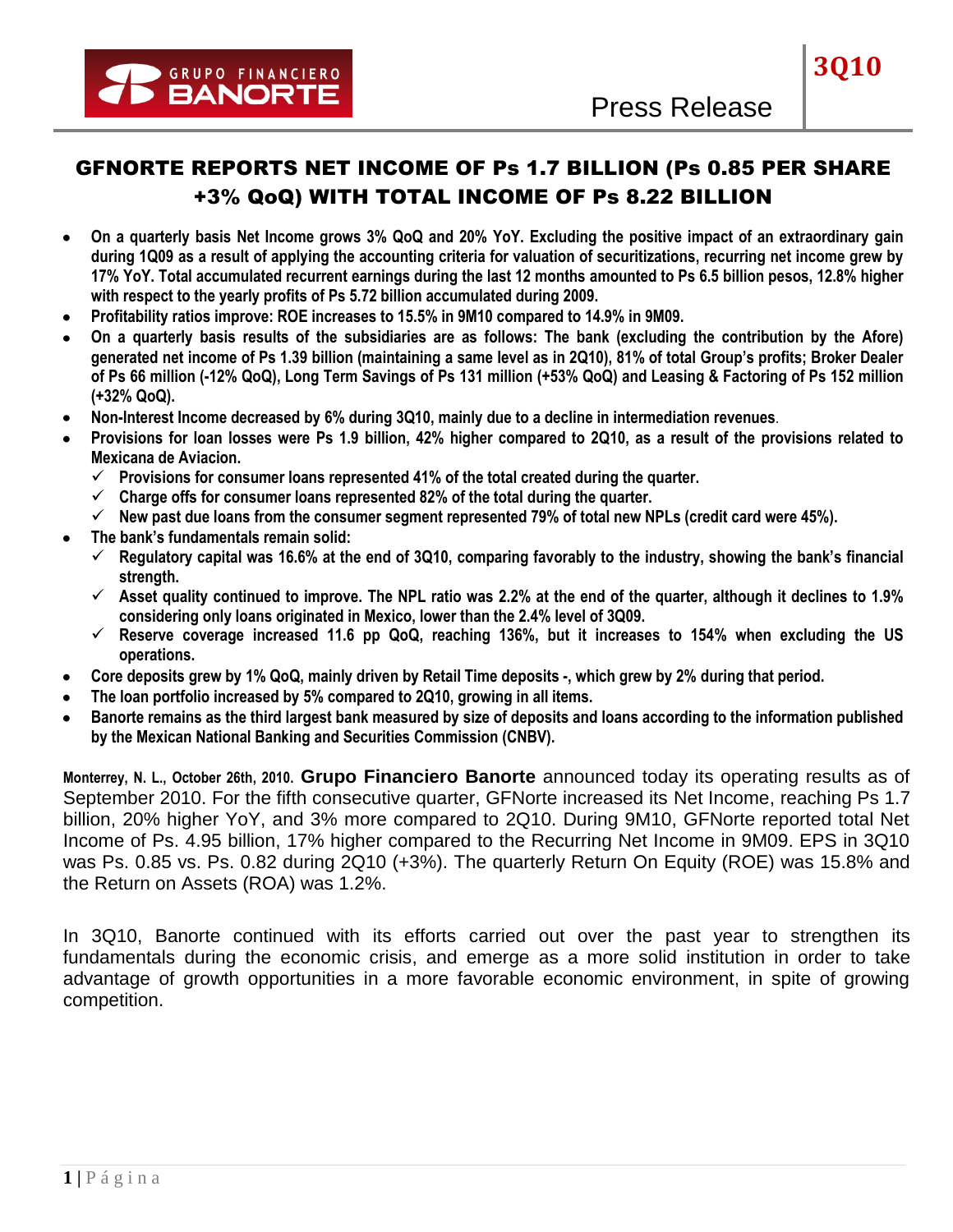# **Retail Bank**

| <b>Operating Results</b> | 3Q09  | <b>2Q10</b> | <b>3Q10</b> | <b>Change</b> |       | 9M09   | <b>9M10</b> | Change |
|--------------------------|-------|-------------|-------------|---------------|-------|--------|-------------|--------|
| (Million Pesos)          |       |             |             | QoQ           | YoY   |        |             | 9M09   |
| Net Interest Income      | 5,375 | 5,281       | 5,390       | 2%            | 0%    | 16.919 | 16,019      | (5%)   |
| Non Interest Income      | 1,955 | 2,204       | 1,998       | (9%)          | 2%    | 5,167  | 6,355       | 23%    |
| Total Income             | 7,330 | 7,484       | 7,388       | (1%)          | 1%    | 22,085 | 22,374      | 1%     |
| Non Interest Expense     | 3,633 | 3,983       | 3,887       | (2%)          | 7%    | 11,207 | 11,665      | 4%     |
| Provisions               | 2,113 | 1,300       | 1,892       | 45%           | (10%) | 6,407  | 4,938       | (23%)  |
| Operating Income         | 1,584 | 2,201       | 1,609       | (27%)         | 2%    | 4,471  | 5,771       | 29%    |
| Net Income               | 1,274 | 1,538       | 1,571       | 2%            | 23%   | 3,851  | 4,545       | 18%    |

### *Explanation of Results:*

Net Income for the Retail Bank (100%, including the AFORE by participation method) was Ps. 1.57 billion in 3Q10, 2% higher compared to 2Q10, as a result of more Net Interest Income, a decline in Non Interest Expenses and a lower Taxes during the quarter.

The quarterly Net Interest Income totaled Ps. 5.4 billion, 2% higher QoQ vs. 2Q10, resulting from a 4% growth in the loan portfolio. Non Interest Income totaled Ps. 1.99 billion, showing a (9%) QoQ decrease as a result of lower intermediation revenues. Total Income was Ps. 7.4 billion, presenting a slight decline of (1%) QoQ.

Non-Interest Expense in 3Q10 was Ps. 3.89 billion, a (2%) QoQ decline, due to lower Personnel Expenses, Professional Fees Paid, Administration & Promotional Expenses and Employee Profit Sharing.

Provisions for loan losses amounted to Ps. 1.89 billion, 45% higher when compared to 2Q10, as a result of greater requirements for the corporate portfolio related to the exposure to Mexicana de Aviacion.

### *Main Indicators and Business Updates*

- The bank has reached a market share of 13.5% in Deposits and 13.1% in Lending (when compared to the 7 most important banks in Mexico. Source: CNBV).
- The number of clients grows to 8.5 million (+1.9% QoQ).
- The loan portfolio was Ps. 241.9 billion, increasing by 4% compared to 2Q10, growing in all items.  $\bullet$
- The Banking Sector's Past Due Loan ratio was 2.2% including INB; which compares favorably with respect to the rest of the industry and also the 2.3% level of 2Q10 and 2.6% of 3Q09. Excluding the US operations, the PDL ratio declines to 2.0%.
- The investment portfolio reached Ps 209.1 billion, (12%) lower QoQ, due to lower trading volumes of Trading Instruments and Securities Held to Maturity.
- In the quarter, ROE was 14.7% with average Capital assigned of Ps. 41.1 billion.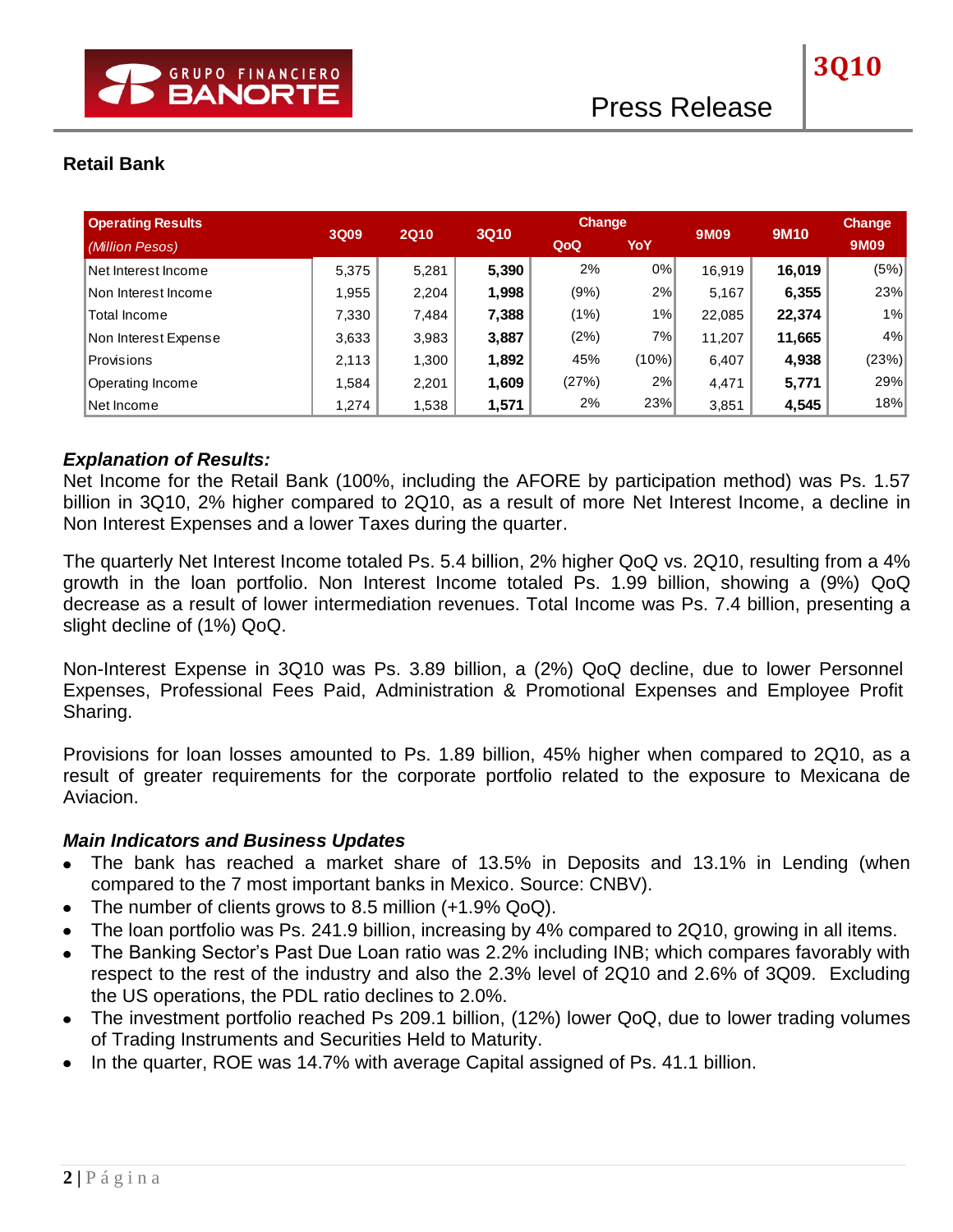# **Broker Dealer**

|                                                   |      |             |                               | Change \$ |                | Change %       |                |
|---------------------------------------------------|------|-------------|-------------------------------|-----------|----------------|----------------|----------------|
| <b>Results - Broker Dealer</b><br>(Million Pesos) | 3Q09 | <b>2Q10</b> | <b>3Q10</b><br><b>vs 2Q10</b> |           | <b>vs 3Q09</b> | <b>vs 2Q10</b> | <b>vs 3Q09</b> |
| Total Income                                      | 178  | 221         | 214                           | -8        | 36             | (3)%           | 20%            |
| Non Interest Expense                              | 116  | 110         | 117                           | 8         |                | 7%             | 1%             |
| Net Income                                        | 42   | 75          | 66                            | -9        | 24             | (12)%          | 56%            |

#### *Explanation of Results:*

The Broker Dealer reported Net Income of Ps 66 million during 3Q10, (12%) lower compared to 2Q10, as a result of lower revenues from risk money market trading positions and higher expenses.

#### *Main Indicators and Business Updates*

- Deposits by retail clients and institutional clients grew by 9% annually in both cases. Of total deposits, 32% originated from retail clients and 68% from institutional clients.
- Assets managed by fixed income and equity funds reached Ps 37.4 billion during 3Q10 (+14% QoQ). Banorte's market share in mutual funds is currently 3.1%.
- Assets under custody reached Ps. 160.6 billion, +8% higher compared to 2Q10, driven by more deposits from private banking clients in mutual funds, money market and Banorte Securities.
- In 3Q10, the Broker Dealer's ROE was 16.3% with average Capital assigned of Ps 1.65 billion. (5% higher QoQ).

|                                                                    |      |                            |     |                | Change \$      | Change %       |                |  |
|--------------------------------------------------------------------|------|----------------------------|-----|----------------|----------------|----------------|----------------|--|
| <b>Results - Leasing and</b><br>(Millon Pesos)<br><b>Factoring</b> | 3Q09 | <b>2Q10</b><br><b>3Q10</b> |     | <b>vs 2Q10</b> | <b>vs 3Q09</b> | <b>vs 2Q10</b> | <b>vs 3Q09</b> |  |
| Total Income                                                       | 146  | 149                        | 156 | 8              | 10             | 5%             | 7%             |  |
| Non Interest Expense                                               | 58   | 56                         | 40  | -16            | -19            | (29)%          | (32)%          |  |
| Net Income                                                         | 91   | 103                        | 127 | 24             | 36             | 23%            | 39%            |  |

### **Leasing and Factoring**

### *Explanation of Results:*

Leasing and Factoring generated profits of Ps \$127 million in 3Q10, 23% higher than in 2Q10, derived from greater factoring volumes, lower reserves requirements and the renegotiation of funding lines that reduced interest payments.

#### *Main Indicators and Business Updates*

The loan portfolio reached a balance of Ps 15.97 billion, representing an 18% growth compared to 2Q10.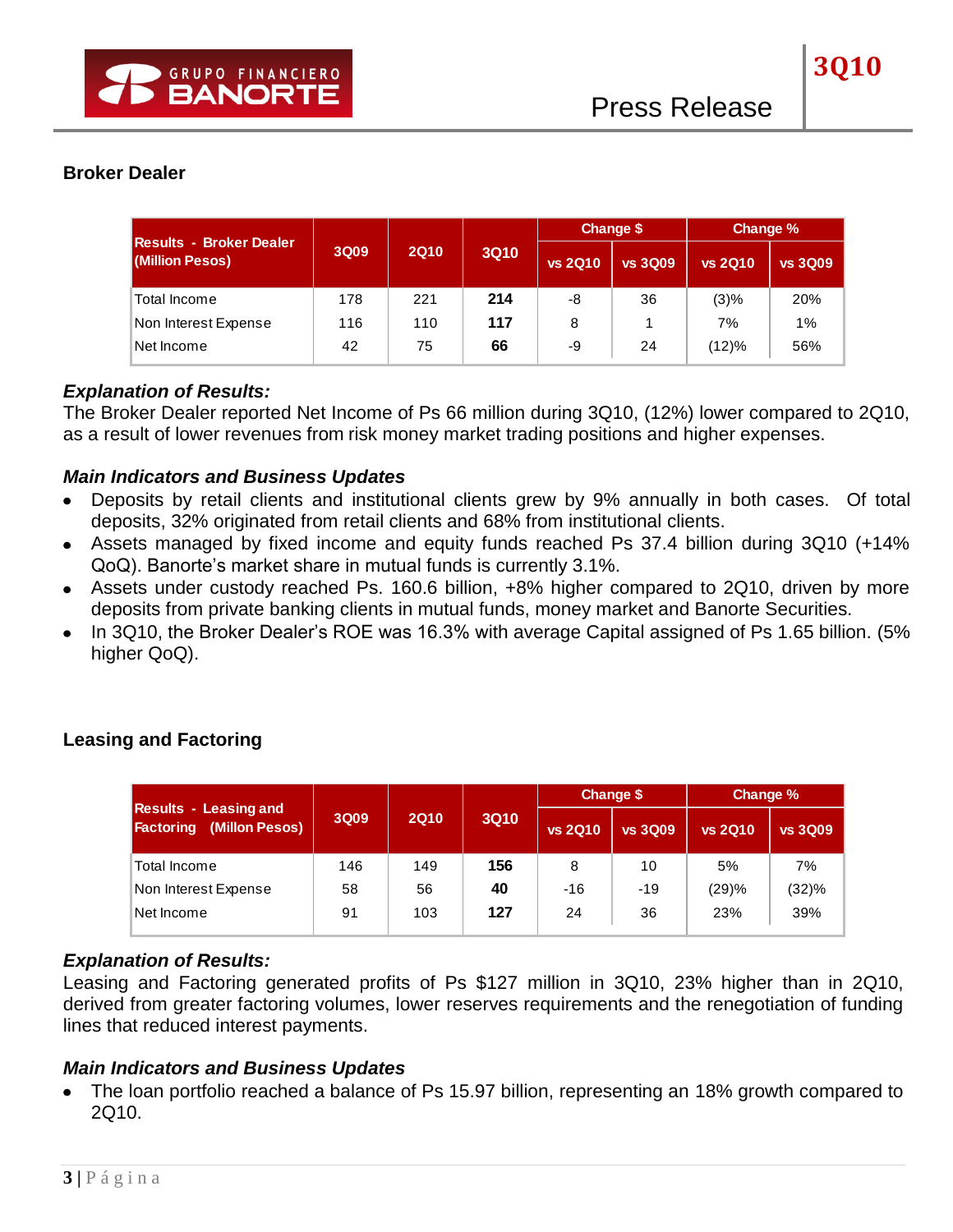- Arrendadora and Factor Banorte ranked 2nd in terms of portfolio size among the 44 companies of this sector according to the information available to date.
- At closing of 3Q10, the PDL ratio closed at 0.8%, while the Capitalization Ratio was 11.9%, considering total risk weighted assets of Ps 16.03 billion.
- ROE for the quarter was 29.0%, 3.8 percentage points (pp) higher compared to 2Q10.

|                                                |      |             |             |                | Change \$      | Change %       |                |  |
|------------------------------------------------|------|-------------|-------------|----------------|----------------|----------------|----------------|--|
| <b>Results - Warehousing</b><br>(Millon Pesos) | 3Q09 | <b>2Q10</b> | <b>3Q10</b> | <b>vs 2Q10</b> | <b>vs 3Q09</b> | <b>vs 2Q10</b> | <b>vs 3Q09</b> |  |
| Total Income                                   | 4    | 9           | 45          | 36             | 42             | 393%           | 1,189%         |  |
| Non Interest Expense                           | -1   |             |             | 0              | 8              | 2%             | (848)%         |  |
| Net Income                                     | 6    | 12          | 24          | 13             | 19             | 107%           | 322%           |  |

# **Warehousing**

### *Explanation of Results:*

Net income for 3Q10 was Ps 24 million, growing by 107% QoQ due to a greater level of storage services.

### *Main Indicators and Business Updates*

- Almacenadora Banorte ranked  $3<sup>rd</sup>$  among the 20 Warehouse Companies in terms of the profitability. The level of inventories reached Ps. 39 million, increasing 11% QoQ.
- At closing of 3Q10, the Capitalization Ratio was 14.9% considering total certificates at risk issued of Ps 1.18 billion.
- ROE was 57.5% during the quarter, 28 percentage points (pp) higher compared to 2Q10.

# **AFORE**

|                                              |                     |     |             |                | Change \$      | Change %       |                |  |
|----------------------------------------------|---------------------|-----|-------------|----------------|----------------|----------------|----------------|--|
| Results - Afore<br>(Millon<br><b>Pesos</b> ) | 3Q09<br><b>2Q10</b> |     | <b>3Q10</b> | <b>vs 2Q10</b> | <b>vs 3Q09</b> | <b>vs 2Q10</b> | <b>vs 3Q09</b> |  |
| Total Income                                 | 282                 | 292 | 330         | 38             | 48             | 13%            | 17%            |  |
| Non Interest Expense                         | 211                 | 204 | 173         | -31            | -38            | (15)%          | (18)%          |  |
| ≀Net Income                                  | 77                  | 79  | 147         | 68             | 70             | 85%            | 92%            |  |

### *Explanation of Results:*

In 3Q10, the AFORE reported Net Income of Ps 147 million (51% corresponds to Banorte), representing a 85% increase compared to 2Q10, due to higher operating income and financial revenues, and to an important improvement in the efficiency resulting in lower operating expenses and sales costs.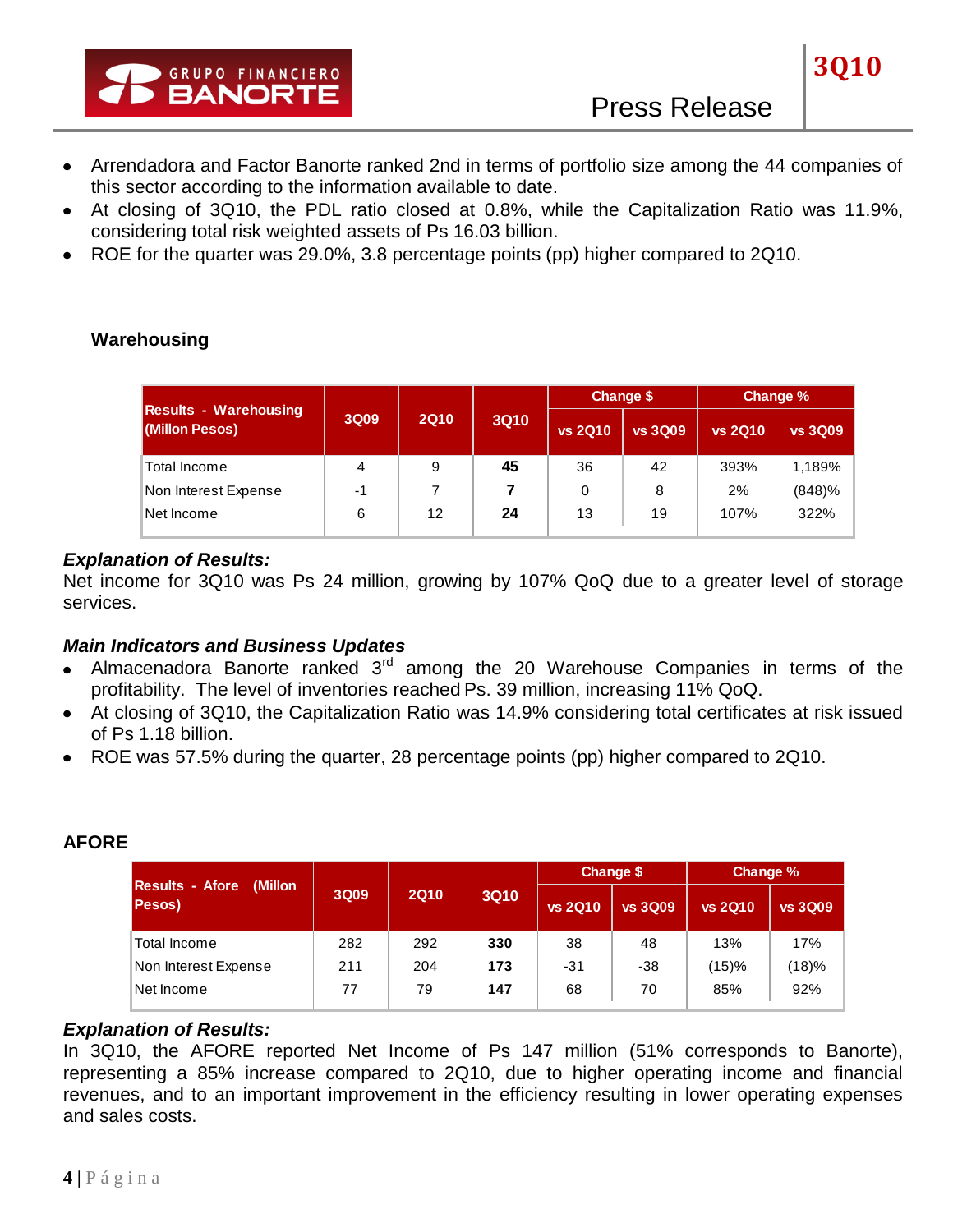### *Main Indicators and Business Updates*

- The AFORE's AUMs amounted to Ps 85 million, registering an 8% QoQ increase.  $\bullet$
- Banorte has a 6.2% market share in managed funds, ranking 7th in the market at closing of September 2010.
- At closing of 3Q10, the AFORE had a total of 3.9 million affiliates, with a 9.6% share of total affiliates in the system and 9.4% in certified accounts.
- ROE was 37.0% during the quarter, 15.5 percentage points (pp) higher compared to 2Q10.

| <b>Results - Annuities</b> |      |             |             |                | <b>Change \$</b> | Change %       |                |
|----------------------------|------|-------------|-------------|----------------|------------------|----------------|----------------|
| (Millon Pesos)             | 3Q09 | <b>2Q10</b> | <b>3Q10</b> | <b>vs 2Q10</b> | <b>vs 3Q09</b>   | <b>vs 2Q10</b> | <b>vs 3Q09</b> |
| Total Income               | 282  | 325         | 365         | 40             | 83               | 12%            | 29%            |
| Non Interest Expense       | 266  | 338         | 363         | 25             | 97               | 7%             | 36%            |
| Net Income                 | 14   | -9          | 1           | 10             | $-13$            | 113%           | (92)%          |

### *Explanation of Results:*

On a quarterly basis, Annuities reported Net Income of Ps 1 million, 113% higher QoQ, as a result of increased operational and financial revenues. Net Income was \$40 million if the write offs in securities of mortgage Sofoles are excluded.

#### *Main Indicators and Business Updates*

- At closing of 3Q10, the Annuities Company had a 15% QoQ expansion in premiums issued, which amounted to Ps 1.89 billion.
- ROE was 0.5% during 3Q10, 3.9 percentage points (pp) higher QoQ.

#### **Insurance**

|                                               |                     |       |             |                | Change \$      | Change %       |                |  |
|-----------------------------------------------|---------------------|-------|-------------|----------------|----------------|----------------|----------------|--|
| <b>IResults - Insurance</b><br>(Millon Pesos) | <b>2Q10</b><br>3Q09 |       | <b>3Q10</b> | <b>vs 2Q10</b> | <b>vs 3Q09</b> | <b>vs 2Q10</b> | <b>vs 3Q09</b> |  |
| Total Income                                  | 1.509               | 1,531 | 1,575       | 44             | 66             | 3%             | 4%             |  |
| Non Interest Expense                          | 1,384               | 1,341 | 1,366       | 25             | $-18$          | 2%             | (1)%           |  |
| Net Income                                    | 84                  | 104   | 120         | 16             | 36             | 15%            | 43%            |  |

### *Explanation of Results:*

On a quarterly basis, Net Income was Ps 120 million in 3Q10 (51% corresponds to GFNorte), representing a 15% QoQ growth, due to more operating income and financial revenues, which offset a slight increase in expenses.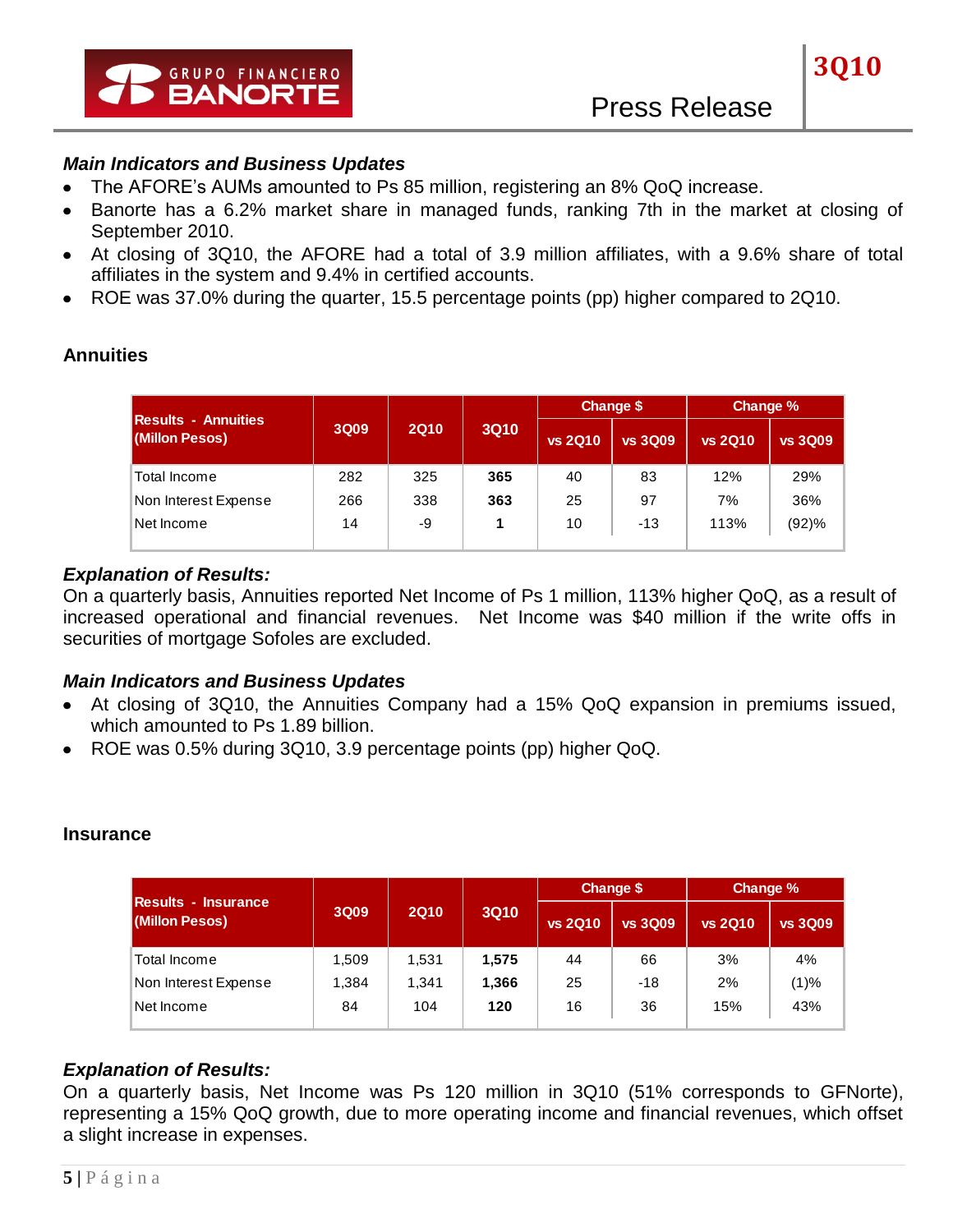### *Main Indicators and Business Updates:*

- Issued Premiums increased by 9% QoQ reaching Ps 1.83 billion, while Accrued Premiums increased to \$1.37 billion at closing of 3Q10, showing a slight 1% QoQ increase. Technical Reserves were Ps 8.5 billion, declining by (2%) QoQ.
- ROE was 19.5% during the quarter, 3.3 percentage points (pp) higher compared to 2Q10.

|                                                            |      |             |             | Change \$      |                | Change %       |                |  |
|------------------------------------------------------------|------|-------------|-------------|----------------|----------------|----------------|----------------|--|
| <b>Results - International</b><br><b>Bank (Millon USD)</b> | 3Q09 | <b>2Q10</b> | <b>3Q10</b> | <b>vs 2Q10</b> | <b>vs 3Q09</b> | <b>vs 2Q10</b> | <b>vs 3Q09</b> |  |
| Total Income                                               | 19   | 19          | 18          | $-1$           | -1             | $(6)$ %        | $(6)$ %        |  |
| Non Interest Expense                                       | 9    | 13          | 14          |                | 5              | 9%             | 49%            |  |
| <b>Provisions</b>                                          | 3    |             | 3           | $-4$           | 0              | (62)%          | (16)%          |  |
| Net Income                                                 | 5    | 0           |             |                | -4             | 2,074%         | (73)%          |  |
|                                                            |      |             |             |                |                |                |                |  |

### **BANORTE USA**

# *Explanation of Results US GAAP;*

INB´s Net Income was US\$1.3 million in 3Q10, higher QoQ due to lower loan loss provisions created during the quarter.

# *Main Indicators and Business Updates*

- INB has an investment portfolio concentrated mainly in mortgage backed securities (MBS), which increased 12% QoQ, reaching US\$599 million. The underlying quality of these securities' mortgages is rated AAA; and at 3Q10, the portfolio had unrealized mark to market gains of \$15 million US dollars. The expected average weighted maturity of the portfolio is 4.6 years.
- Total deposits declined by (1%) QoQ, as a result of a reduction of balances in government and wholesale clients.
- Performing Loans declined (8%) QoQ, while Past Due Loans registered a 15% growth QoQ. The PDL Ratio increased 1.5 pp QoQ, reaching 8.2%.
- The Capitalization Ratio remains at 18.2% and the Leverage Ratio is 9.4%, registering a QoQ increase. These ratios continue to strengthen and are well above the regulatory minimums.
- ROE grew 1.2 pp QoQ to 1.2%; ROA also increased by 0.2 pp QoQ with a 0.2%.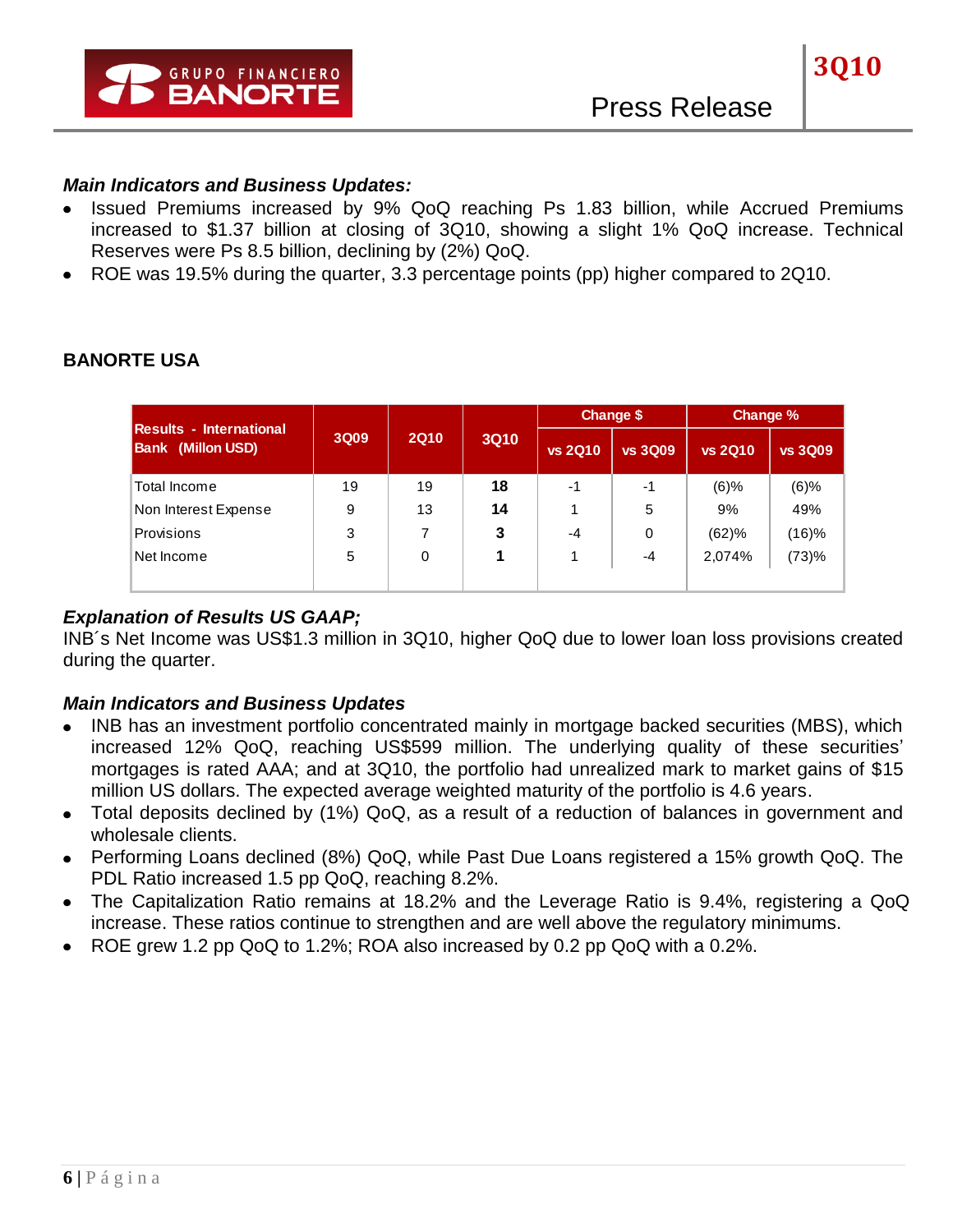| <b>Income Statement and Balance</b><br><b>Sheet Highlights-GFNorte</b> | 3Q09    | <b>2Q10</b> | <b>3Q10</b> |         | <b>Change</b> |         | <b>9M10</b> | Change  |
|------------------------------------------------------------------------|---------|-------------|-------------|---------|---------------|---------|-------------|---------|
| (Million Pesos)                                                        |         |             |             | QoQ     | YoY           |         |             | 9M09    |
| <b>Income Statement-GFNorte</b>                                        |         |             |             |         |               |         |             |         |
| Net Interest Income                                                    | 5,592   | 5,533       | 5,661       | 2%      | 1%            | 17,629  | 16,756      | (5%)    |
| Non Interest Income                                                    | 2,460   | 2,706       | 2,554       | (6%)    | 4%            | 6,458   | 7,940       | 23%     |
| Total Income                                                           | 8,052   | 8,239       | 8,215       | (0%)    | 2%            | 24,087  | 24,696      | 3%      |
| Non Interest Expense                                                   | 4,073   | 4,391       | 4,296       | (2%)    | 5%            | 12,420  | 12,876      | 4%      |
| Provisions                                                             | 2,154   | 1,337       | 1,905       | 42%     | (12%)         | 6,504   | 5,014       | (23%)   |
| Operating Income                                                       | 1,825   | 2,511       | 2,014       | (20%)   | 10%           | 5,163   | 6,806       | 32%     |
| Non Operating Income (Expense), net                                    | 138     | 21          | 395         | 1753%   | 186%          | 720     | 435         | (40%)   |
| Net Income Before taxes                                                | 1,964   | 2,532       | 2,410       | (5%)    | 23%           | 5,883   | 7,241       | 23%     |
| Taxes                                                                  | 545     | 798         | 628         | (21%)   | 15%           | 1,549   | 2,086       | 35%     |
| Subsidiaries & Minority Interest                                       | 10      | (77)        | (70)        | (9%)    | (821%)        | 18      | (209)       | (1282%) |
| Net Income                                                             | 1,428   | 1,656       | 1,711       | 3%      | 20%           | 4,352   | 4,947       | 14%     |
| <b>Balance Sheet</b>                                                   |         |             |             |         |               |         |             |         |
| Asset Under Management                                                 | 635,060 | 664,659     | 703,299     | 6%      | 11%           | 635,060 | 703,299     | 11%     |
| <b>Total Assets</b>                                                    | 570,347 | 601,140     | 589,783     | (2%)    | 3%            | 570,347 | 589,783     | 3%      |
| Performing Loans (a)                                                   | 235,429 | 241,948     | 254,280     | 5%      | 8%            | 235,429 | 254,280     | 8%      |
| Past Due Loans (b)                                                     | 6,103   | 5,630       | 5,609       | (0%)    | (8%)          | 6,103   | 5,609       | (8%)    |
| Total Loans (a+b)                                                      | 241,532 | 247,578     | 259,889     | 5%      | 8%            | 241,532 | 259,889     | 8%      |
| Total Loans Net (d)                                                    | 233,985 | 240,566     | 252,252     | 5%      | 8%            | 233,985 | 252,252     | 8%      |
| Acquired Collection Rights (e)                                         | 2,705   | 2,311       | 2,183       | (6%)    | (19%)         | 2,705   | 2,183       | (19%)   |
| Total Loans (d+e)                                                      | 236,690 | 242,877     | 254,435     | 5%      | 7%            | 236,690 | 254,435     | 7%      |
| <b>Total Liabilities</b>                                               | 528,559 | 554,662     | 542,001     | (2%)    | 3%            | 528,559 | 542,001     | 3%      |
| <b>Demand Deposits</b>                                                 | 122,312 | 133,849     | 133,824     | $(0\%)$ | 9%            | 122,312 | 133,824     | 9%      |
| <b>Time Deposits</b>                                                   | 147,447 | 144,653     | 153,688     | 6%      | 4%            | 147,447 | 153,688     | 4%      |
| Equity                                                                 | 41,789  | 46,479      | 47,783      | 3%      | 14%           | 41,789  | 47,783      | 14%     |